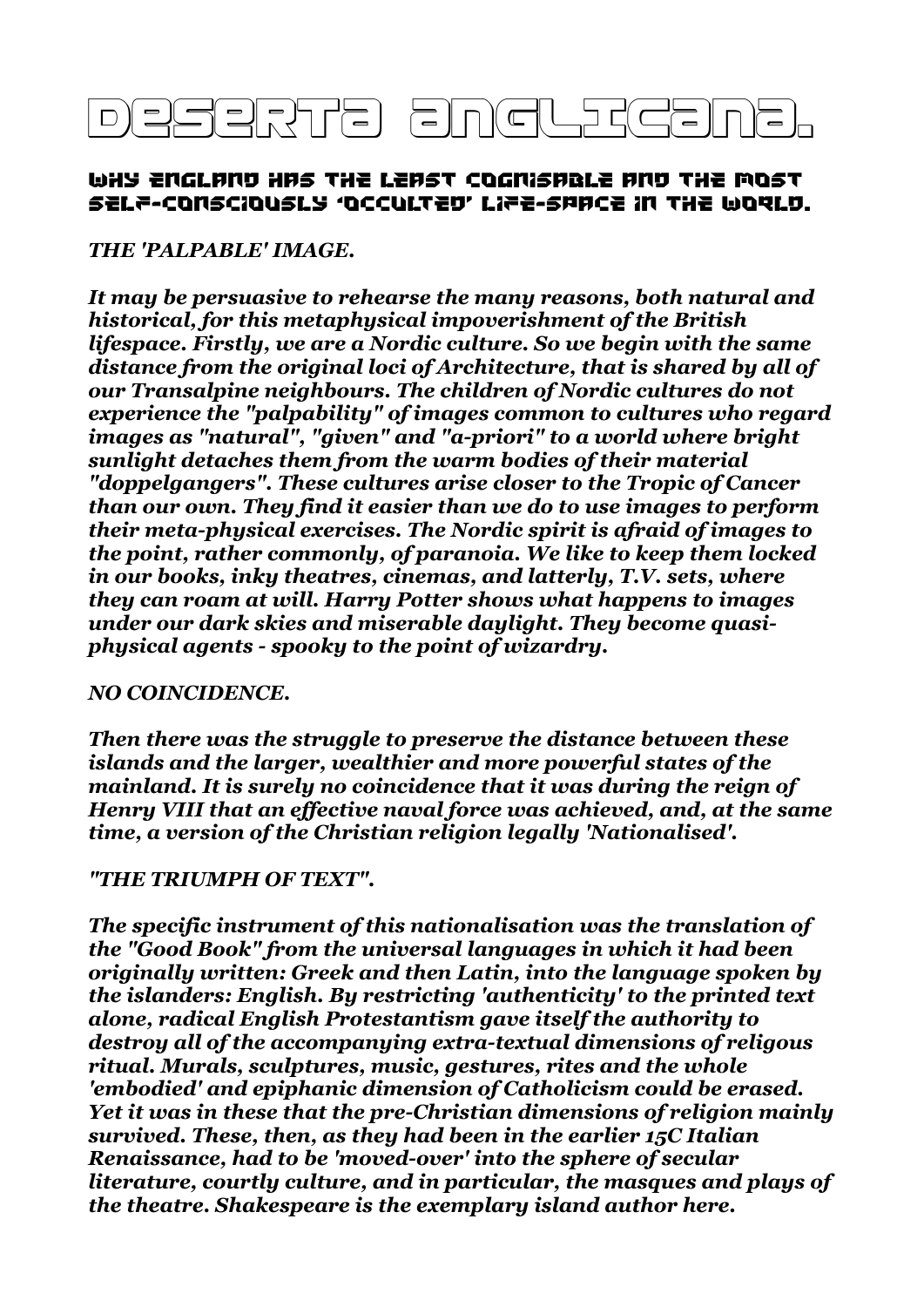## *ACTION "AT A DISTANCE".*

*The mastery of the sea, also, was different to that of the hand-to hand combat of troops of humans. The English navy not only had to master the chronometry of navigation, but the spherical geometry of its routes under the motions of the sun and stars. Even the techniques of marine combat used by the island navy were, like Newton's later understanding of Gravity, performed "at a distance". British ships fought those of the Spanish 'Armada' with rapid-firing cannons on wheeled trunnions rather than by grappling ships together for hand to hand assault. None of this could be advantaged by anything remotely other than the machinery, mathematics and physics at which these islands began by pressure of circumstances, to cultivate, reward and excel.*

#### *IMPERIAL CONDITIONING.*

*Then there was the huge effect of the centuries of the extraordinary enlargement of the island's Empire. No one can possibly argue that such an event could not fail to completely warp and alter the island's culture. One of its effects, as a child raised in the Indian RAJ until twelve from a father born into it in 1900 and a mother born in Argentina, I experienced at first hand. This was the rigorous avoidance of anything metaphysical. My family lived for three years close to the famous Hindu temples of Khajuraho. I recall several expeditions to the waterfalls and rock-cut swimming pools reserved to the Officer Class - as well as other treks into 'Nature'. Not once was I shown the temples surrounded by copulating deities, presumably a current "must see" for all visitors to the area. British Imperial Agencies did not concern themselves with such horrors. These were left to the attention of the 'subject peoples' of the Empire.*

#### *STELLA KRAMRISCH.*

*The history of the RAJ in my own medium of Architecture was that for centuries we built a rather adequate marriage of Mogul, Hindu and the Gothic that actually descended from them. It was given the name, by later historians, of "Indo-Saracenic". This represented its ingenious marriage of Gothic, the State Style of Britain after the accession of Queen Victoria, with Hindu and Islamic ornament. The RAJ also made accurate measured drawings of major Indian monuments. But the first theoretical text on the riotous lexicality of the Hindu Temple that Rabindranath Tagore, the illustrious Bengali Poet, accepted as intellectually persuasive were written by Stella Kramrisch. Kramrisch was a German Jewish refugee from Hitler, married to a British Officer, who ended her days running the Indian Department in New York's Metropolitan Museum.*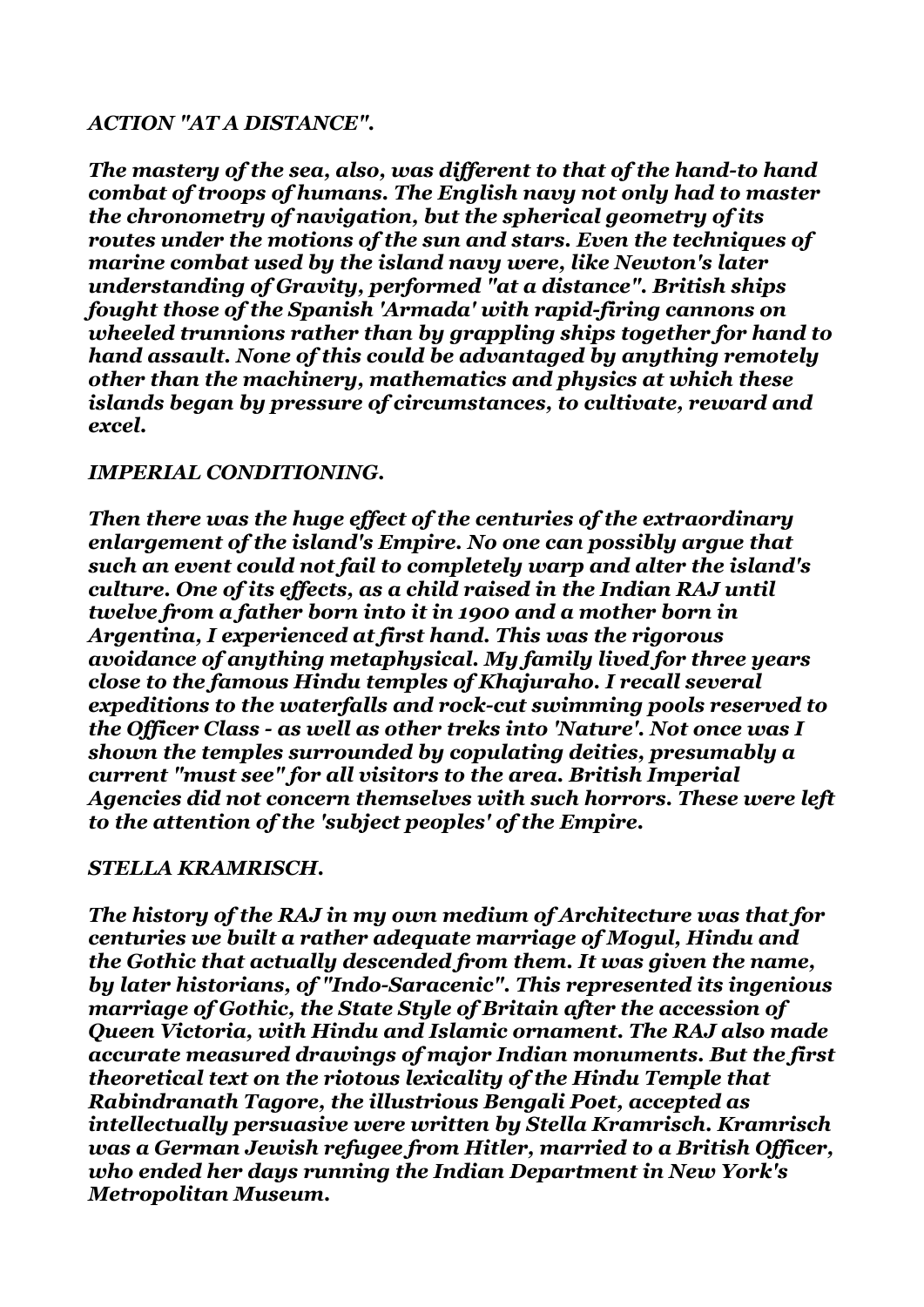## *FIRST THE FALL AND THEN THE DROP.*

*With a history like this, who can be surprised that when the Empire finally fell, after WWII, and an electoral landslide installed a British Labour Administration, every last vestige of the metaphysical culture cultivated out of a sense of respect for Britain's extraordinary global stature was precipitately, and even very precipitately, dropped by the very Imperial Mandarins, who, "returning home", now policed the New Planned Economy of the exhausted and indebted imperial rump.*

#### *AN ONTIC GEOGRAPHY LESSON.*

*It was this peculiarly 'native' Architectural geography that was introduced to us neophytes of 1955 by "Headmaster" John S. Walkden. It was the very first hour of the very first day of the very first semester at the Central London Polytechnic when he told us three things, and three things only. For he gave no lectures and one only ever saw him again if fallen into academic disfavour. "Architecture", Walkden informed, "is no longer a literary subject". I suspect that he actually meant "literate". For that was the truth of it. His second oracularity was: "Architects lost their charisma when they abandoned the 'Orders'". We novices had little idea what was meant by this. Fresh from military service, some of us wondered how one could get away with "abandoning one's Orders". Others worried if a "charisma' was yet another piece of required equipment. We were already burdened with boards, tee-squares, set-squares, ruling pens and the heavy tome of Banister Fletcher's History of Architecture. A "charisma" sounded French, rare and expensive - even second-hand.*

#### *THE 'NEW WORLD'.*

*"My son", Walkden concluded, "is likely to be chosen by the Olympic Swimming Team". This, at least, we understood. It was only some thirty years later that I understood that our "Headmaster" (today he would be called the "Dean"), was probably a disaffected pre-WWII Classicist. He was sharing with his new Students the news that it was no good being as enamoured of the Doric, Ionic and Corinthian Orders as he had once been. It would also only get us into trouble if we became too interested in the history and theory of our Medium. Here, in the Polytechnic, we were to be trained to build the New Jerusalem of the Welfare Existenzminimum.* 

*As for Walkden Junior. He, one may assume, had the beautifullymuscled body of an Athlete and qualified for the Grecian "ephebe" that a Classicist should admire. Walkden Senior then retreated into the mysteries of Administration and waited, one assumes, for his Pension.*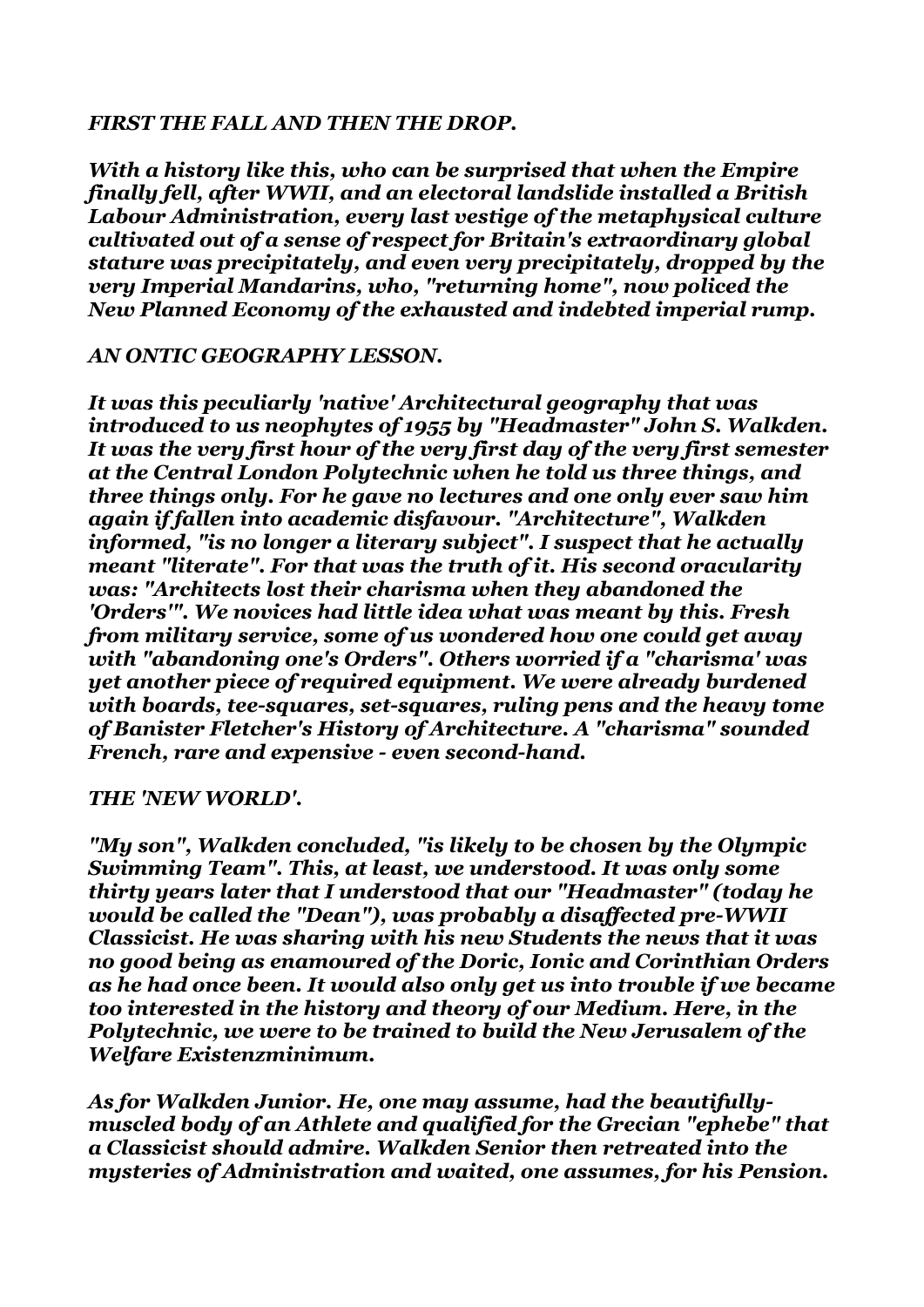#### *A FIRST REBELLION.*

*There have been rebellions against this oppressive Materialism. The first was mounted by the Conservationists. Aghast, not so much at the demolition of "old" buildings but at the intentionally sub-literate "new" ones that replaced them, the Conservationists invented "conservation". The preservation of so many old buildings, as a result of this 'movement' is without question the greatest contribution of the last half-century to the metaphysical quality of the British life-space.* 

## *SECOND REBELLION.*

*The second rebellion, which we will examine in due course, began as something more serious than Conservation.* 

#### *THE END OF WAR.*

*It came from the recognition that War, in the sense understood by Clausewitz, could no longer be regarded as "diplomacy by other means". The philosophy of Genghis Kahn, reputedly (because of his gigantic conquests, the richest man that ever lived), was reputed to be: "kill the men, take the gold and enjoy the women". He seems, by reputedly fathering over 1,000 children, to have lived-up to have principles. But none of this could happen if everything was ruined and radioactive as well. Hiroshima signalled that all-out war, at the levels practiced during the early 20C, was no longer the final political recourse and the cement binding cultures to the rule of a 'warrior class' that it had been from the beginning of History.*

#### *THR "WHITE HEAT".*

*This second rebellion came also from the recognition, after Belsen, that the mere combination of Technology, Science and the power of Reasoning, were not a sufficient guarantee of 'Progress'. The "White Architecture" of the 1930s "Heroic Period were the advertisement of a culture stripped of all representations except Technology and Rationality. The Labour Prime Minister Harold Wilson caught the idea explicitly when he proposed, at the Labour Party Conferencew in 1963 Scarborough, that a "New Britain would have to be forged in the White Heat of the Scientific Revolution". The ontic vacuities of Natural Science were the painless way to unity for the Party that Wilson inherited from the death of Gaitskell. His imagistic "white-out" led the Socialists away from their bitter quarrels over Nationalisation, Nuclear Disarmament (and, who knows, even City-Planning!). Their ten years of wandering in the wilderness of Opposition could be over of they got into the "Hot-Wash".*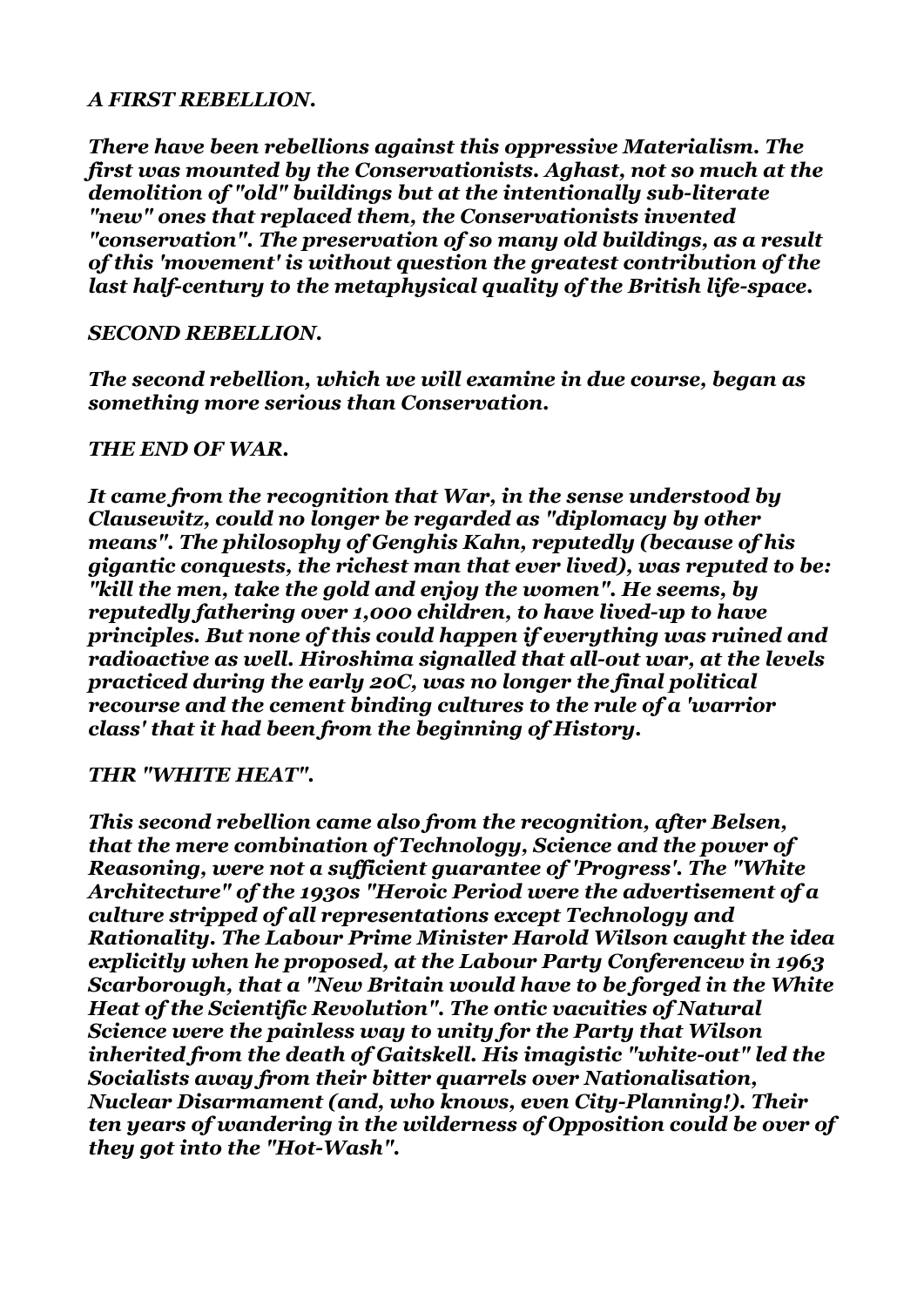*Even so, there had to be something more than a self imposed blindness - a taboo on (Socialist), foresight - if the horrors of the 20C were not to be repeated.*

# *THE "WAR OF THE ARTS OF PEACE".*

*It is for this reason that I have adopted the name for my Lectures of "The War of the Arts of Peace'. I discovered, in 2015, very much to my surprise, that the domain name "Arts of Peace" had never, in all of the 40 years of the Internet, been reserved. So I bought it. Then, because even this small fact seemed to me a proof that 'war' was a state of being natural to humanity, to add 'war' to these currently ignored and unwanted "arts". Of these, for the purposes of my new Consultancy, the principal 'art' is Architecture. The Times newspaper, in the 1960s sacked their Architecture Correspondent. Its Editor declared that the Medium could no longer qualify as one of the Arts. It is even today, characteristic of the English Conservative to treat a building that seems "all right" as merely "Property". A building that is "all wrong" (such as those cleaving to the style of "Deconstruction"), is classified as "Modern Art". Architecture, the Medium that L. B. Alberti called, in 15C Italy, "the paradigmatic medium of civilisation", remains alive no longer in the Conservative imagination. Only the newspapers of the political Left publish criticisms of what they call Architecture. And these will only gain the 'Left's' approval if the 'Architecture' can be said to be "Modern".*

*"CARRIED-ON BY OTHER MEANS".* 

*The historical moment when it appeared to be either useful or legitimate to strip all meaning out of the human lifespace except the narrowly material was already past by the 1940s. All of the old Ancien Regime that had survived WW I were well and truly erased by the end of WWII. At a more personal level these events, by signing the end of the interminable history of War also signed the end of the "Warrior Class" into which all boys of my own Imperial pedigree were duly trained and inducted. It was clear, by the 1940s, that War, to rephrase Clausewitz, would be "carried-on by other means".*

# *SEEN THRU' A WINDSCREEN, DARKLY.*

*What was not so clear, to a ruined and impoverished Europe, was that the new field of combat would be the Food Halls of the drive-in supermarkets of Victor Gruen. The weapons were the supersized appetites described by Thorstein Veblen. They were wielded by not so much the Dwellers-in as the Duellers-of the Consumer Economy. The only thing that remained inconspicuous in this Combat of Conspicuous Consumption were the sheds, big and little that huddled under the skysigns whose peremptory slogans massaged the streams of*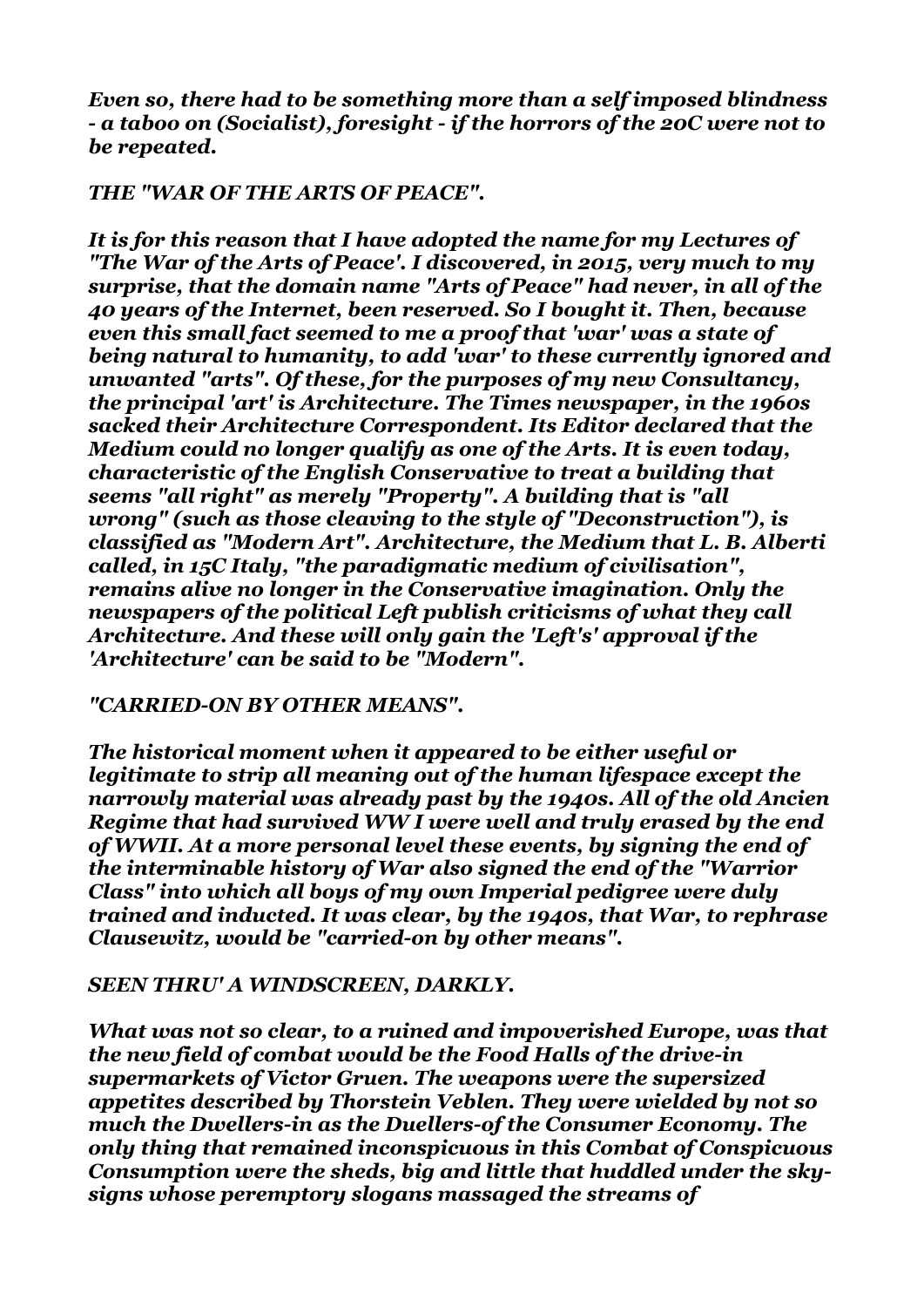*automobiles, each one perfumed with hot plastic and the fumes from cheap engines. This was not even a 'purified' Architecture. This was the opposite extreme, an Architecture reduced to flimsy windowless boxes whose only reification was nothing but some neon text floating high above them addressing a landscape like the dark side of the Moon - one of permanent iconic night. Those who mastered its essentially American techniques, and could tolerate its destruction of the material and cultural ecology of its Practitioners, would emerge as the entirely Pyrrhic victors. For in the Cold War it was the Victor's life-space which lay in ruins. In this case that of the smashed and wrecked Art Deco cites that had launched the world-beating culture of the early-20C USA!* 

#### *CONNOISSEURING-THROUGH.*

*Within this context the burnt-out traces of some sort of Architecture seemed the best that could be hoped for. The West's Architecture "as found" had, it was felt, been polluted by Imperialism and its Totalitarian aftermath. Now, in the new consumerist Government by Fiscal Engineering, there was little more to building than billboard signage above automobiles. The Venturis in the USA responded with "Complexity and Contradiction", a ludicrous text with no Architectural substance whose marvellous opacity was of great aid to the American Architect. For it enabled him to navigate to the only harbours available: private dwellings and the occasional University Campus. To make even these voyages his ship must be filled to overflowing with an extraordinary cargo of connoisseurship. Yet this must in no way dampen the furnaces that consumed America's beautiful Art Deco cities, turning them into the "Burbs" whose fiscal fuel powered the military-industrial complex that guaranteed American global hegemony.*

#### *ENGLISH NEO-CLASSICISM BEDS WITH AMERICAN PO-MO.*

*One the more remarkable landfalls for these wandering outcasts of the Consuming Economy was the Sainsbury Wing in Trafalgar Square. Denise Scott-Brown (aka. Mrs. Robert Venturi), confided to me at the opening of her building while we sheltered from the crush around the eternally voluptuous body of Joan Collins, "What is it with you English Architects? You do not seem to want to win." I thought to myself: "at the price of building the most formally corrupt building in London, a design that stank of decadence, death and self-inflicted wounds to the sacred body of Hellenism can one wonder?" This was no longer a "Doric Column in the back of a dying democracy" but some Necrophiliacs bathing in the sweat of a torture victim. It seems of-apiece with the masochism of this disgusting building that it should house a Crivelli, a Botticelli, a Piero della Francesca and an Uccello amongst others of the most beautiful Italian paintings in Britain. Po-*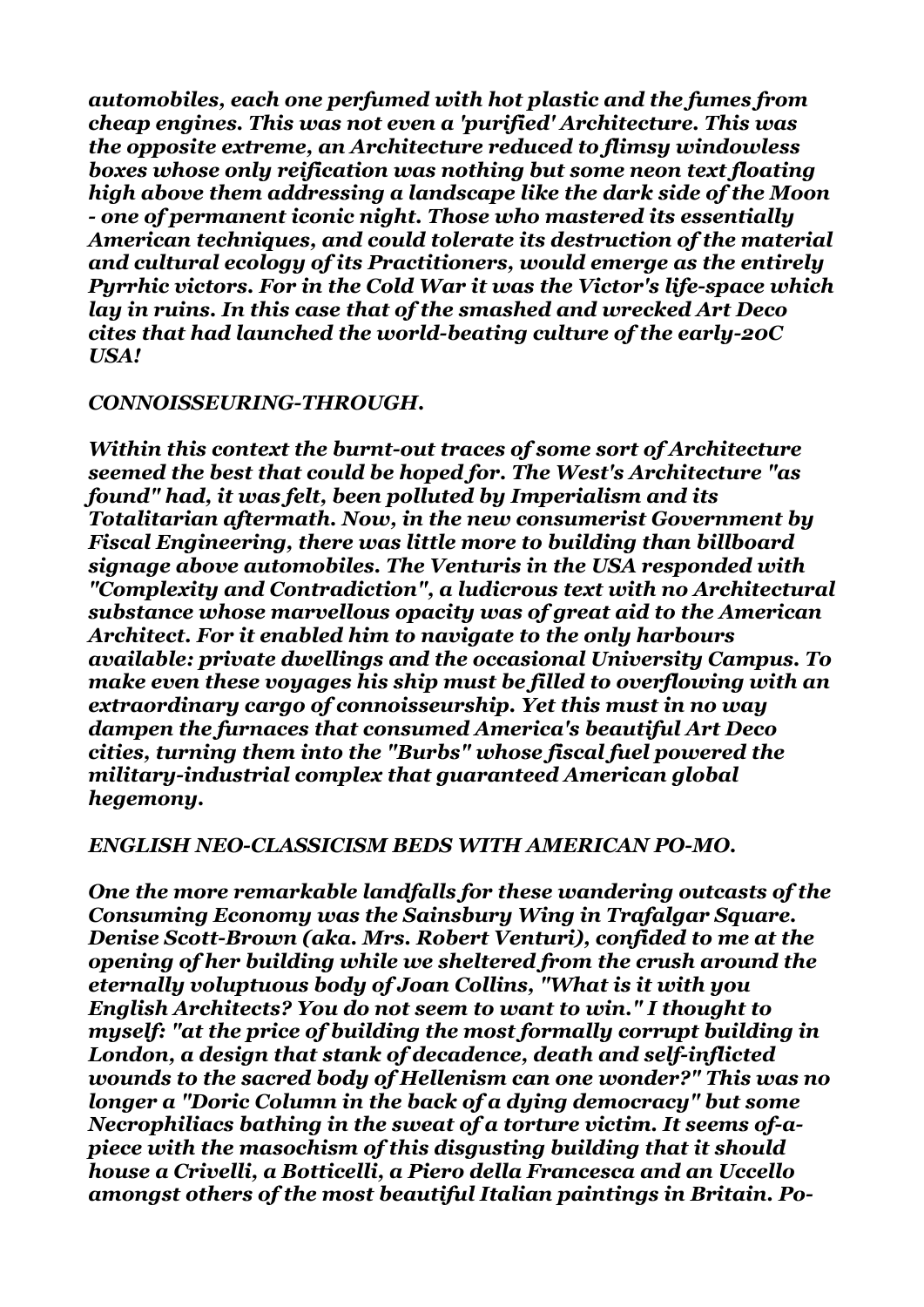*Mo was a silly name for an American betrayal of Modernism's project to finally crack the Architectural Code. Po-Mo is not "fun". If it is anything at all it is a desperate attempt to finally "modernise" Architecture itself by FINALLY making sense of it - so that it can finally be USED NOW.* 

#### *HAND-MADE REVOLUTIONARIES.*

*The English Architect presented an exactly opposing persona. 'Authenticity' for him has, ever since WWII entailed an opposition to Capitalism and a preference for a small-time, pseudo-Mediaeval, William Morris taste for a hand-crafted "natural" innocence. The English prefer their 'Artist' to be a bit of a fool. Connoisseurship is, on this account, not required. Greek and Roman Classicism, which had been the commonplace Architecture of the West for centuries had been summarily tabooed by the Labour Landslide Administration of 1945. Greek and Latin were removed from the educational curriculum. The whole of the high, courtly culture of the West was dropped, along with the British Imperial Preferences that had kept the British Merchant ships full and British factories humming. So keen was the Left to destroy the Right that they felt had led them into WWII, that they destroyed the employment of their own supporters and the only high culture these islands had ever known.*

#### *"BRITAIN CAN MAKE IT".*

*A strange fantasy possessed the impoverished ruins of the greatest Empire that history had ever known. Curious little spectacles were mounted by the Left, such as the 1951 "Festival of Britain". It was conveniently forgotten that it was the Russians who had crushed the Germans and the USA who had destroyed the Japanese. Not that Britain had been idle. But before out "Allies" joined us we were being well and truly beaten. Chauvinistic slogans abounded. "Britain Can Make It" (an echo of the Wartime Blitz exhortation of "Britain can Take it"), promoted a 1946 exhibition at the V & A which advised the importance of "Industrial Design". The newspapers translated it as "Britons can't have it" - a prescient forecast as it turned-out that Britain's manufactories did not 'have it' at all. For it was not long before the far more destroyed industries of Italy, Germany and France, and above all - Japan - soon proved more capable of pleasing the New Consumers.* 

#### *"BRITAIN AS A 'HIGH-TECH' SCRAPYARD.*

*And so it was that consequent to the mid-20C collapse of the British Empire, the greatest period in these remote Atlantic Islands' history, that any of the "foreign influences" so essential to the U.S. Architect's persona, became anathema to the Island Kingdom's Architectural*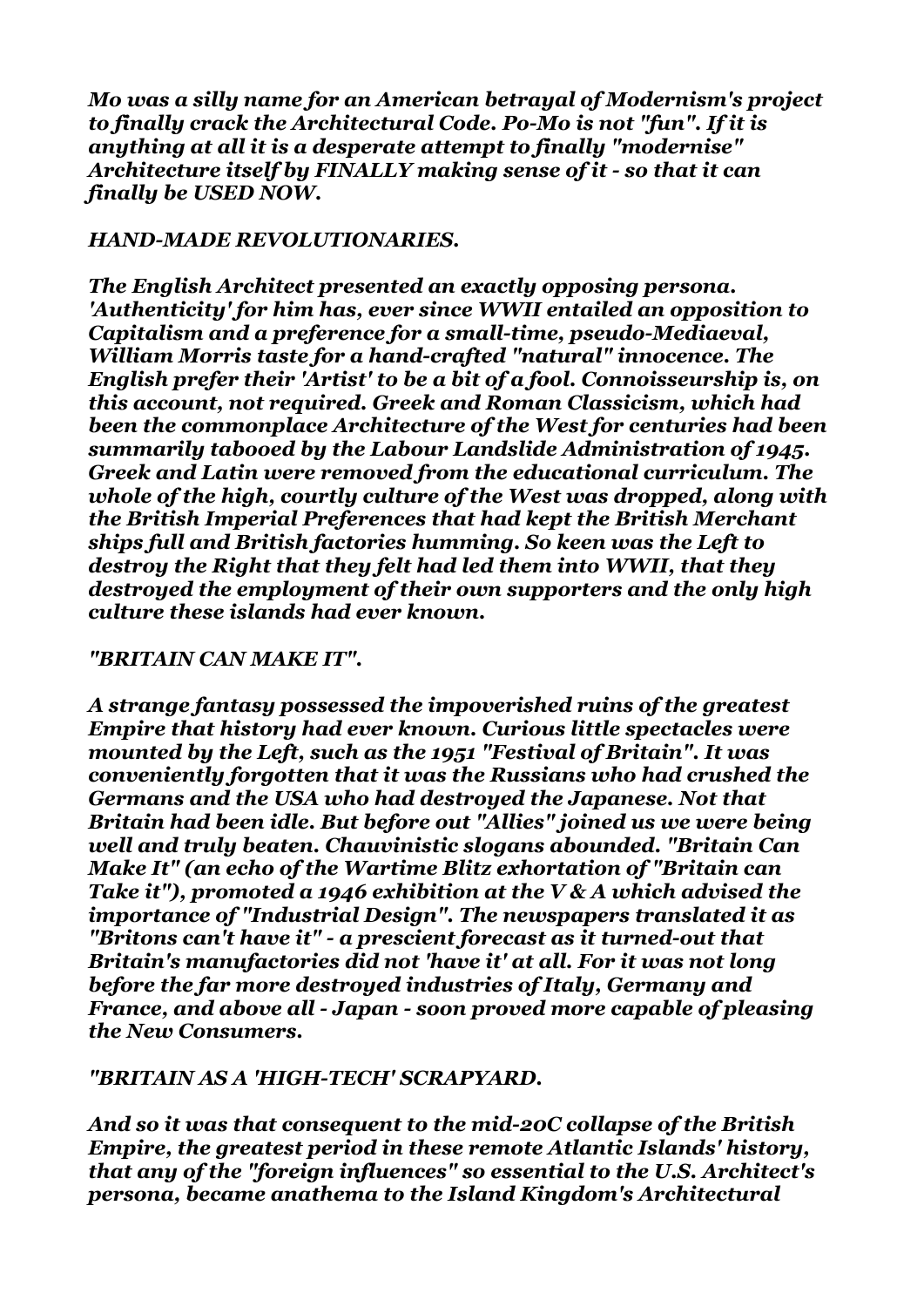*Practitioners. This was especially the case for the top English High Tech Architects. The ones whom I neighboured in the British Pavilion of the 1991 Venice Biennale remained, at least to me, entirely devoid of Architectural Culture. What I mean is that they had no 'conversation' concerning that divine city's Architectural splendours. It was enough for them that a building was made something like the JU 88 tri-motor with its corrugated skin, or of moulded fibreglass plastic or really anything at all tubular and wired up like an old WWI biplane. To look mechanical and industrial was all that was required. Indeed the only prize considered worth winning was the competition offered by the Financial Times for "Industrial Architecture".*

#### *LANDSLIDE LABOUR MARRIES AMERICAN SUBURBIA.*

*A contributing factor here was that the Labour Landslide Administration had decreed in the little-known but widely-employed Planning Manual: "The Redevelopment of Central Areas (Summer) 1947", that all dwelling and working was to be 'decanted' out of the cities into "housing estates" and "industrial estates". The only historical exemplar quoted in this lavish (for the time) prescription for urban suicide was the way Los Angeles demolished whole city blocks to provide off-street automobile parking. These civic 'wounds' were coloured blood-red. The Labour love affair with the USA was already flowering. English cities, one year after "VJ Day", were being turned into drive-in suburban "Centres".*

#### *PREFABRICATED PLACES IN WHICH TO PUT YOUR PURCHASES.*

*My experience in the LCC/GLC (that is at the highest cultural level in English Public Architecture), of the design of Welfare State Housing Estates was that it was governed by nothing except the imperative to provide the Tenant with the most space per pound in which he can accumulate his purchases. No regard was paid to anything else. There was no culture of City-Planning, no thought of of Public Transport, no culture of Architecture as such and no idea of what sort of Culture would be advantaged by it. The only quality required to pass a design upwards to its final acceptance by the New Towns Department was to claim it was "prefabricated" (even when it was not because no-one could build a three-bed house for £2,500 in 1962 if it was not by hand with no mechanical plant at all!).*

# *NO SIGNALS RECEIVED.*

*The GLC was, in the three Departments of New Towns, Housing and City Planning (in which I worked for over four years), a brain dead institution. Not once did we receive a signal from its higher centres that is to say Jack Whittle. It was a self-absorbed, self-governing monolith of 1,200 blue-jeaned Fairisle-sweatered Architects who lived*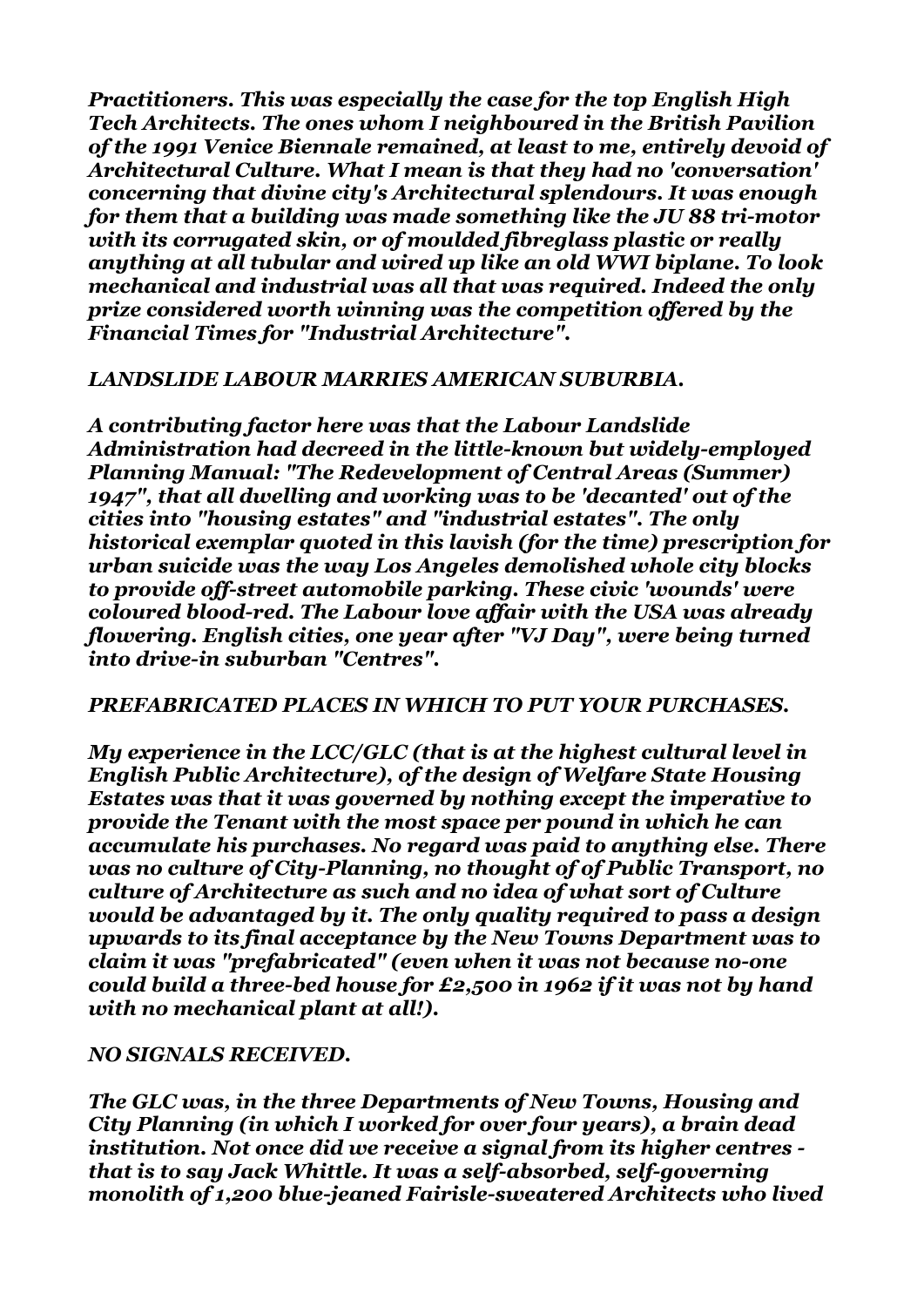*inside a cocoon of received tastes that were shared with no-one outside their giant stone palace opposite the Palace of Westminster. Margaret Thatcher destroyed nothing. GLC Lifespace-Culture had been dead for years. She merely cleared it away so that it became a giant Marriott Hotel sitting on a shark aquarium provisioned by Big Macs. This latter occupied our Refectory - whose kitchen served rather decent meals. The GLC was a great institution betrayed by the rotten Architectural culture of my uselessly Fellow-Travelling Profession.*

# *"ARMPIT ARCHITECTURE".*

*It was only in an Industrial Estate that the young British Architect could escape the dead hand of the Welfare State's insistence on their special brand of home-grown Freddie Gibberd "Festival of Britain" Architectural sub-literacy. It was there, in the industrial armpits of the British Landscape, that all the British High-Tech Architects cut their first teeth on the forms and materials that would lead, ultimately to lloyds of London - a building dedicated to "Change" that has proved so inflexible that it can not be sold by the Stock Exchange. Never mind, it is a stunner - as so it should be at £250,000 for each de-iced airconditioned external all-glass elevator-cab.* 

# *WINNING THE OLD WAR AND LOSING THE NEW PEACE.*

*None of this was of any concern to those charged with the wealth and security of the West. Nor did these subjects concern them after the two major disasters to strike them. The first of these was the loss of the Second Iraqi War. This began in March 2003 and officially ended in December 2011. While not as clear-cut as previous 'wars', it is generally agreed that it was not in any sense a 'victory'. The continuing effect of the wars in the Middle East has been the slow loss of American hegemony. It is not possible to say with any clarity what has replaced the 'Consumerist' Model, or even if anything else really has. But it is possible to observe that this Model has failed to be adopted, even after a shattering war and the expenditure of (literally), trillions of U.S. dollars.*

# *THE AMERICAN POOR FAIL TO "PLAY UP AND PLAY THE GAME".*

*The second disaster was the economic crash of 2007. While booms and busts are nothing new this one appeared to end the simple belief that the American Consumerist Model was the only one to follow. President Clinton's Administration insisted that the Banks offer mortgages to persons normally excluded from the benign spiral of lifespace enhancement and subsidised debt. When this artiificially inflated balloon exploded the USA lost sufficient confidence in its own Model to elect a President who is an overblown caricature of its most*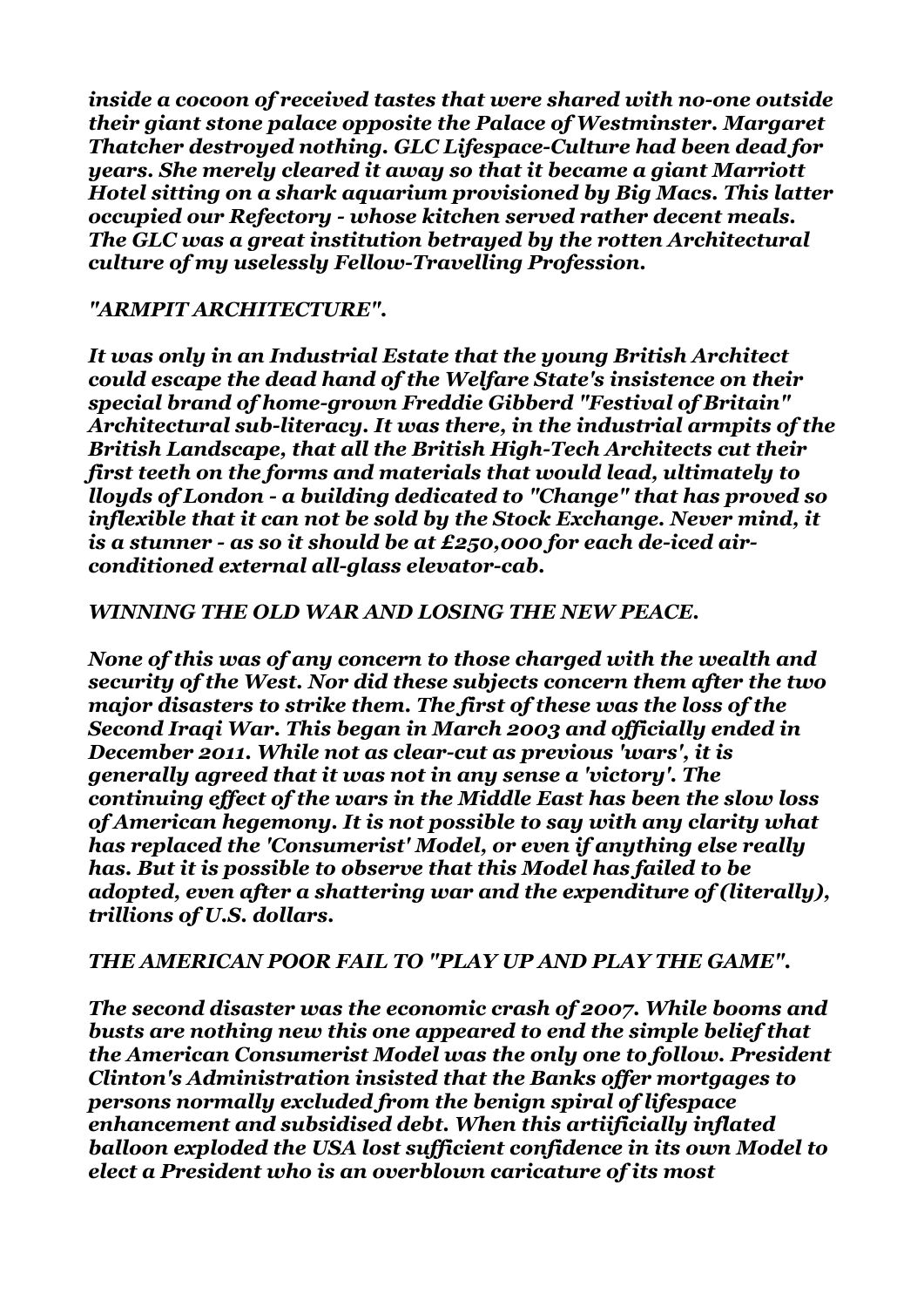## *exaggerated routines. If he should fail to re-animate them then they will be discredited entirely - and with nothing much to replace them!*

*There is, in short, a shortage of plausible 'Models'.* 

## *"POST-MODERNISM".*

*The seeming impossibility of escape from the ethos that had governed the first half of the 20C, indeed the enthusiastic adoption and headlong pursuit of the self-same scorched-earth technophilia by the selfappointed 'parties of progress' led not only to Conservation but to the invention of the idea of "Post Modernism". This was in its beginning, an invention, mainly, of French Marxist Philosophers who objected not only to the Anglo-American hegemony that had usurped the role of the "Lingua Franca" but to the Russian Empire's employment of the philosopher Marx to oppress Eastern Europe*

## *THE PRICE OF VICTORY.*

*In the hands of the USA, however, Post-Modernism became a celebration of the ruin of any and every ambition to a life, either individual or collective, that could be lived according to a narrative that gave it some larger meaning. The whole idea of 'meaning' shrank to a mere bricolage of random contingencies. Jack Kerouac's "On the Road" was its Prophetic Text and Francis Fukuyama its official advocate with his post-ideological "End of History". Existence within the world created by the ending of Hot War and the transition to Cold War (but war all the same!), had meant a human lifespace subjected to a state of massive, and continuous, economic "churn". The "old" (a relative term in the USA), cities were depopulated, endlessly re-built and set within a vast "burb" of cement freeways, tin-box drive-ins and "ranch houses". It was by this furious disturbance of their citizens that the USA could generate enough fiscal throughput for the State to pay for "Star Wars" (as the new computerised conflict was hubristically denominated). Post-Modernism recognised that it was the Victor, in this new sort of an 'unfought' war of technological dominance, whose life-space lay in (metaphysical), ruins.* 

*Even, and perhaps especially the North Americans, mourned the transformation of their brand-new Art Deco (the French, more correctly call it the "Moderne"), cities into the late-20C "Burbs". Skysigns, pressed tin shacks and endless parking lots comprise a City of Iconic Night that turned the bright sun of early 20C American Modernity into the dark side of the moon of Cold War Victory.*

*THE SHIP OF FOOLS.*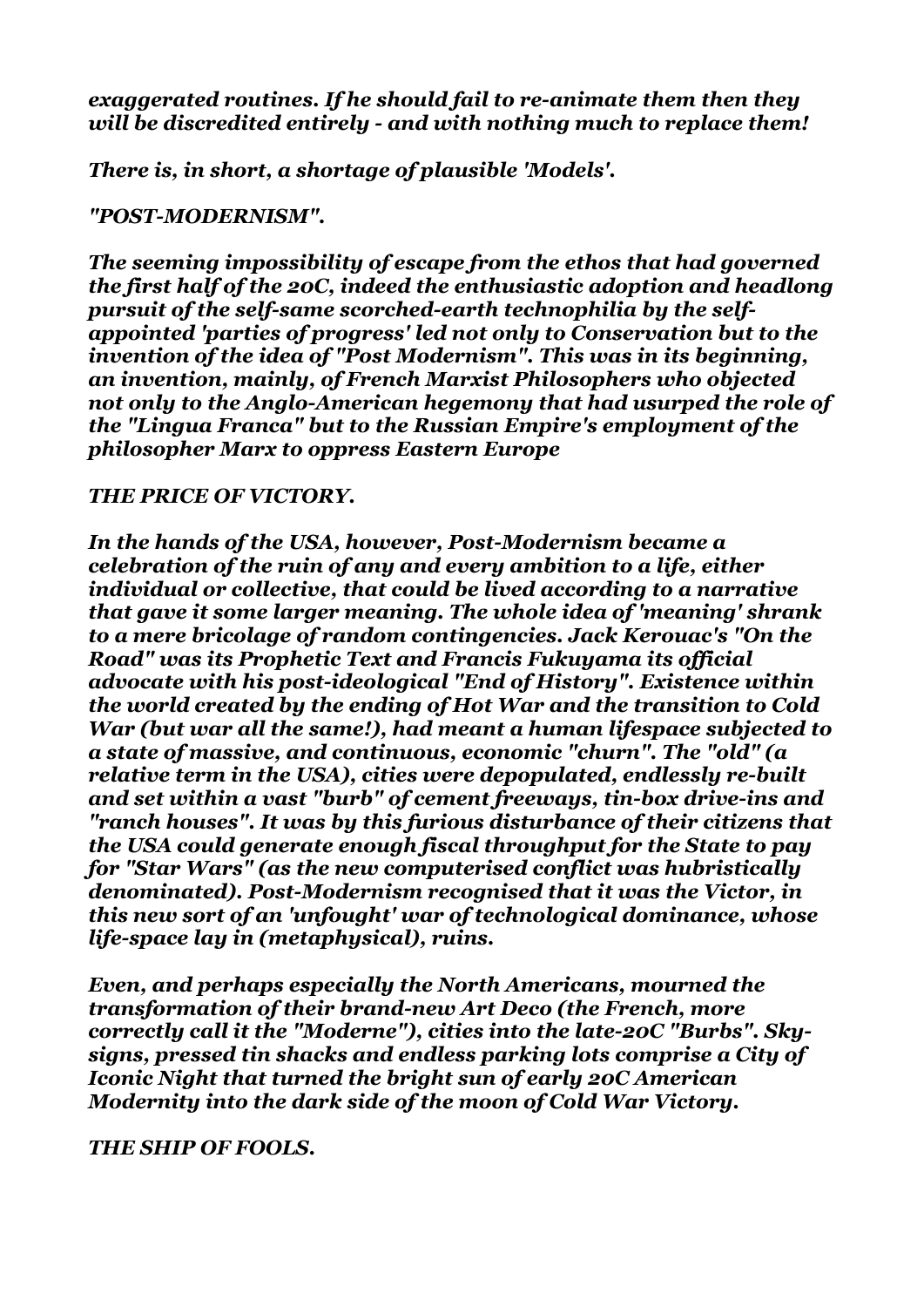*So, at least in my own Medium, it was in the USA that the supposed rebellion of Post Modernism against Modernism occurred with the greatest enthusiasm. But it was a ship of fools that set sail away from Modernity only to be wrecked, as must all voyagers be whose only ambition is the oblivion of "Fun". The 2011 PoMo exhibition mounted in the V & A Museum after the badly-designed 2003 "Art Deco" and the better-presented, but equally inconclusive 2006 "Modernism", was infinitely squalid in its ambition to present its thesis: that PoMo was nothing but "Fun".*

#### *THE ISLAND CONDITION.*

*British Conservation saved huge territories from being replaced by the squalid illiteracies of Post WWII 'Modernism'. No part of Britain was 'safe' from its 'Utopianising' enthusiasm. The elites of both the Right and the Left promoted its deliberately mindless lifespace.*

#### *BRITISH ANTI-MODERNISM.*

*The origins of British Post-Modernism were entirely different to those of the USA, In the USA all real resistance to the 'burbs" was futile. The ruin of the iconic American City was a military imperative. Nothing could stand in its way. Britain had, on the contrary, in the 1962 West Point speech of Secretary of State Acheson: "lost an Empire and not yet found a role". Britain could never again, without an Empire, be the world super-power that she had been before WWII. Britain also had inherited from this Empire the largest tract of Classically-designed city - in West London - on the planet. Britain may not have been capable of theorising what it had, or understanding Architecture at the level of its original inventors. But the islands were, for one reason or another, thickly covered in buildings and cities of a high level of Architectural culture.*

#### *A COMMON ANCESTRY*

*British Post-Modernism therefore grew out of the same rebellion against life-space illiteracy that motivated Conservationists. It grew out the rebellion, also, that led to the "Green" movement. I worked, for several semesters, back in 1971-3, in the Alternative Technology Department of my Alma Mater, the Architectural Association of Bedford Square, Bloomsbury, London.*

#### *INTELLECTUAL INADEQUACY.*

*British Post-Modernism was, as aesthetic movements tend to be in England, innocent, straightforward, politically unambitious and even philosophically naive. We focus on the technicalities and assume that any reasonable person would follow where they led! One could say,*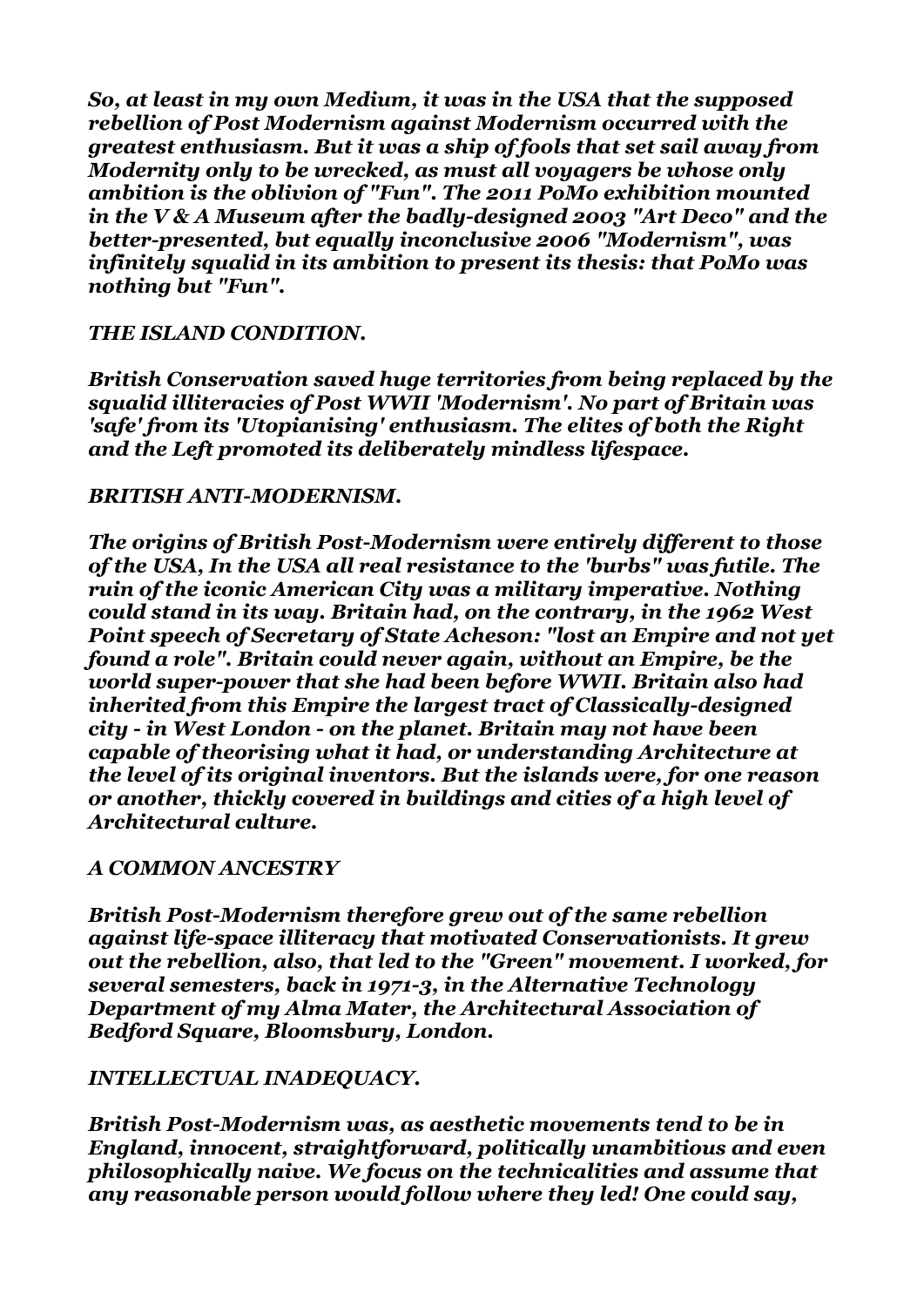*without stretching a point, that HRH.The Prince of Wales could stand as one of British Post-Modern's exemplary advocates.*

#### *A MASS-MOVEMENT.*

*It became, in this entirely un-Transatlantic "guileless" guise, a genuine mass-movement, attracting real public approval and popularity. It also attracted, as is also commonplace in Britain, absolutely no theoretical support of any intellectual substance whatever. An example of this truly pathetic level of discourse were the infantile Editorials published for too many years (1980-2005), by Peter Davey, the side-whiskeed Paladin who governed the Architectural Review, Britain's only Architectural Journal with a global reach.* 

## *P.O.W.I.*

*I was invited by Adam Hardy, Britain's leading authority on the Hindu Temple, when he was Dean of the Academic side of the Prince of Wales Institute, to act as one of the External Examiners who vet the students' work at the end of the year. The Institute, under his leadership, practiced what one might call a "Method Acting" pedagogy. One wore appropriate clothing, ate appropriate food, listened to appropriate music and read appropriate texts when designing anything from an Intervention into the 1756 Giambattista Nolli plan of Rome, to a Mohammedan Khani or Mosque and a Hindu Temple. The yard was full of large ceramic fragments of the latter project. The Institute gave an excellent education (which included water-colouring, that most arcane and marvellously useful of graphical skills), in the pedagogical desert of 1990's London. The External Examiner is expected to pen a brief critique.This I did, adding some suggestions as to how the course could be improved by the study of minor 20C Architects, mostly from the USA. I heard nothing of it until after the "fall" and the impending closure. It was then that the Head Examiner, from the University of Wales that approved P.O.W.I's. performance, commended my five-year-old ideas and remarked that they should have been adopted! Tant pis!*

# *THE FALL OF P.O.W.I.*

*But Hardy was ousted by David Watkin, "Peterhouse Blue" personified and Professor Emeritus of Cambridge History of Architecture. Watkins disapproved of the multi-cultural curriculum. The Director became a pink-faced Protégé of Anglo-American Neo-Classicism. This last "niche tendency" became all that was permitted onto the P.O.W.I. curriculum. Yet the School had ambitions for its teaching to be "recognised" by the RIBA. After some years warming-up, it finally attempted this "volta". It was easily tripped and failed by a deeply*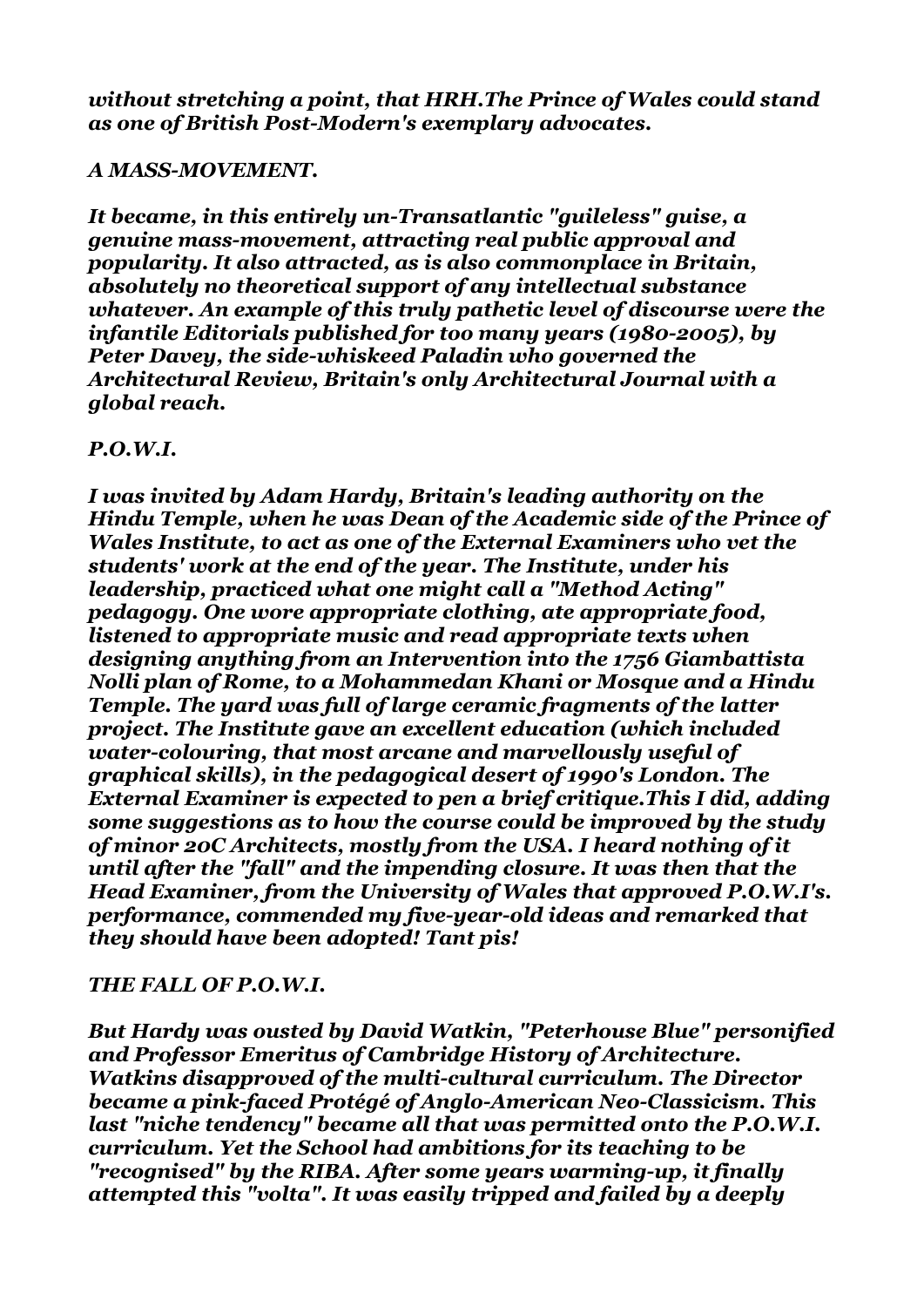*hostile Institute that had never forgotten the Prince's popular quip that "Post-War Planning had done more damage to London than Goering's Luftwaffe". The dismissal of his Institute was made all the easier because, and this may surprise, the Students' weakest subject was Architectural History.* 

#### *SYMPATHETIC MAGIC.*

*The Design Theory of P.O.W.I., can be summarised by the Frontispiece to a Conference held in the University of Notre-Dame. a Catholic institution in the city of Chicago. The frontispiece showed a "before and after". "Before" was a line drawing of Chicago, complete with skyscrapers and gasometers. The "After" showed the same view retrofitted with Columns and Entablatures. The proposition was simple: Classicise everything in the view and things would be all-right. It was a sort of extra-historical sympathetic magic derived from a cult of "eternal verities" which, even so, would not work their divine powers unless "cut in stone". The Aniconic Materialism of the R.I.B.A. made short shrift of it. The puerile, 'innocent', Sloane-fed Anglo-American Neo-Classicism of P.O.W.I. did what anyone with wits knew it would do. It poisoned itself with its sublime idiocies.*

*Adam Hardy could have kept the P.O.W.I. going with his Method Acting pedagogy and his global catholicity. One cannot, even from the myopic vantage of the R.I.B.A., 'fail' honest practical skills and EVERY culture on the planet. But when protected only by the pink-faced protagonists of a bloodless, colourless Neo-Georgian fakery, the Academy of the P.O.W.I., so proud and thriving when it began, just withered and died when exposed to the icy purview of the Bloody-Minded Pragmatism which fuels the arteries of our Architectural Establishment. P.O.W.I. died of that endemic illness: British Intellectual Innocence.*

# *INSPIRED PLAGIARISM.*

*The attitude of another 'stylist' was not dissimilar. Augustus Welby Pugin, whose 1994 V & A Exhibition JOA designed, believed that 13C France was pretty much all-right. Augustus Welby was hired by Charles Barry, the winner of the 1835 competition to rebuild Parliament, to cover his Classical plan-forms in Gothicised detail. Pugin sailed his boat to the France from which his family originated, bought fragments of Gothic stonework that the anti-clerical fury the Revolution had discarded if not destroyed and sailed them up the Thames for the Masons building the new Parliament to copy. Big Ben, the iconic emblem of Britain, is a child of some random fragments of Republican Terror. Pugin was a plagiarist. But he was one of genius. One has learnt to expect at least this, even if little more, from our Island's Architects.*